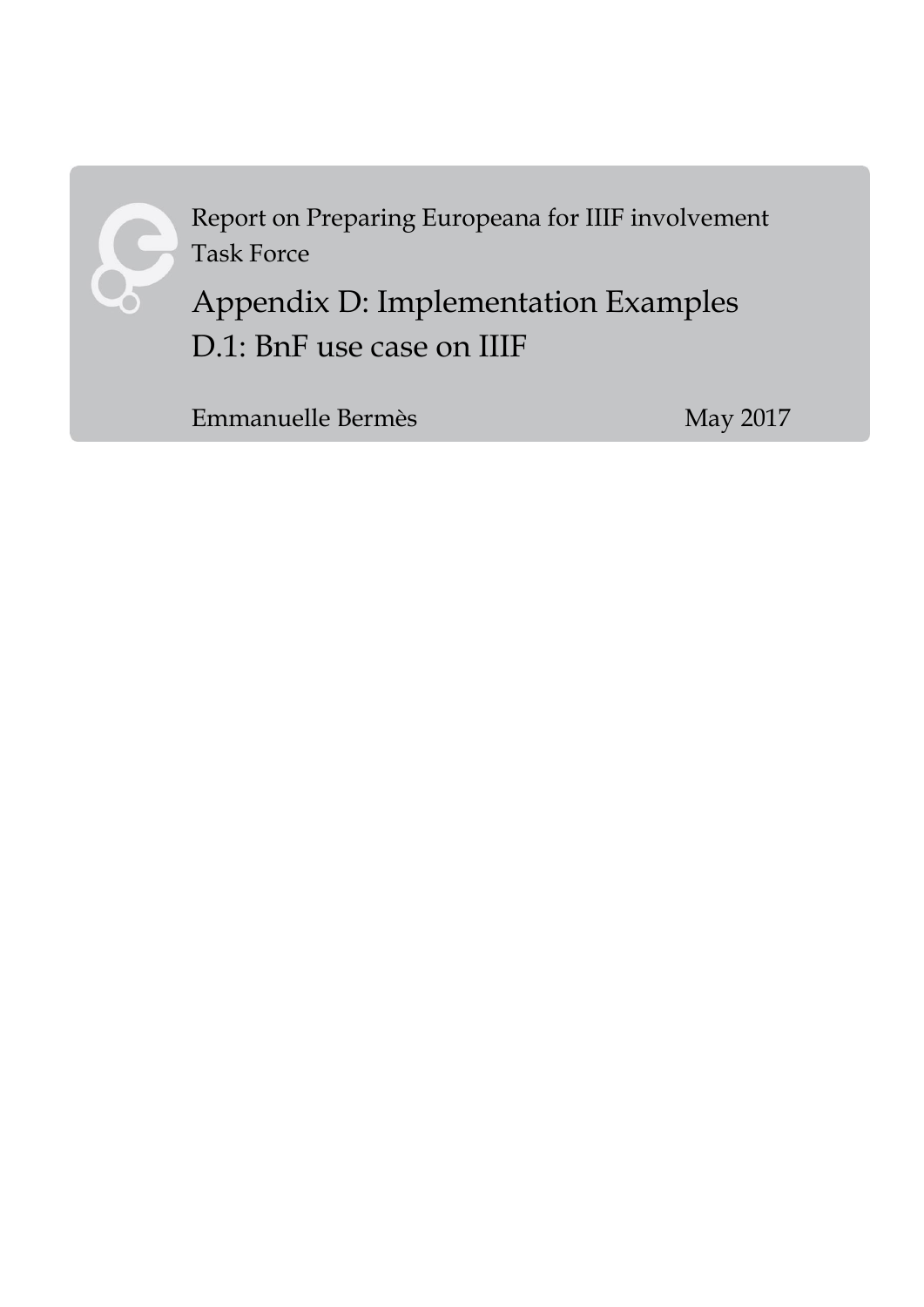

#### Content

| 1. |  |  |  |
|----|--|--|--|
| 2. |  |  |  |
|    |  |  |  |
|    |  |  |  |
|    |  |  |  |
| 3. |  |  |  |
|    |  |  |  |
|    |  |  |  |
|    |  |  |  |
|    |  |  |  |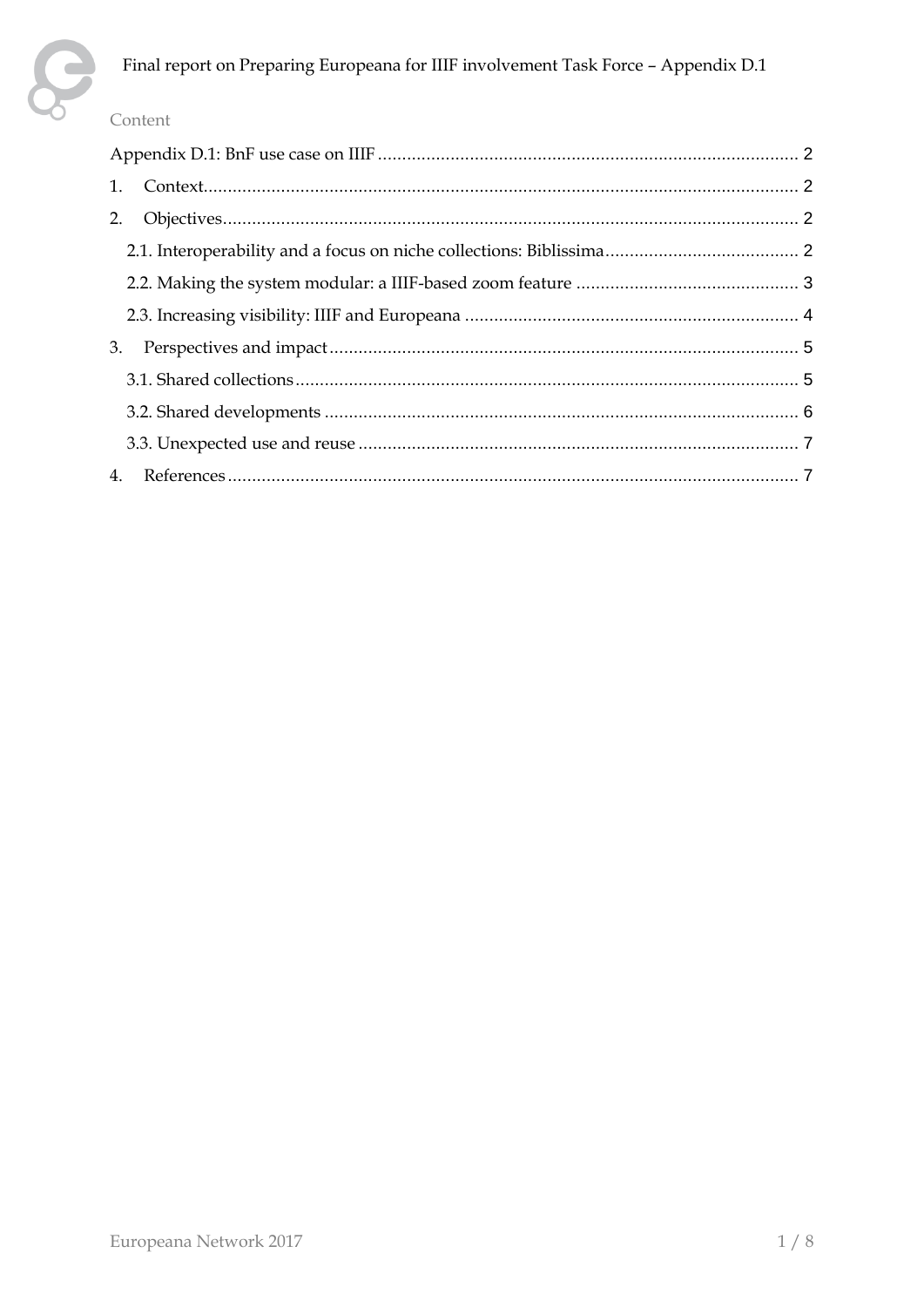# <span id="page-2-0"></span>Appendix D.1: BnF use case on IIIF

## <span id="page-2-1"></span>1. Context

20 years ago, the national library of France (BnF) has created [Gallica,](http://gallica.bnf.fr/) a collective digital library. Today, Gallica displays online, free of charge, more than 4 million digitized documents from the BnF collections and from over 300 other partner institutions in France. The BnF has always been keen on disseminating its data, either bibliographic or of other kind, using standard formats and protocols: MARC/Z39.50, DC/OAI-PMH, and since 2011 RDF Linked data via the [data.bnf.fr](http://data.bnf.fr/) service.

Since 2010, the BnF has expressed interest in the development of IIIF and participated in the initial working groups that elaborated the standard (2011-2013). The first implementation of the image API within Gallica was achieved in 2014. The complete Gallica IIIF service (Image API + Manifests for the whole collection) was fully operational in 2016.

## <span id="page-2-2"></span>2.Objectives

Several objectives have guided the implementation of IIIF at BnF. They have also evolved over time.

## <span id="page-2-3"></span>2.1. Interoperability and a focus on niche collections: Biblissima

IIIF was first imagined by the scholarly community studying medieval manuscripts. It was seen as a promising way to develop an interoperable way to work remotely on digital collections and to gather virtual libraries of scattered documents.

Gallica being inclusive of a wide variety of digitised material (books, serials, newspapers, prints, photographs, objects, sounds, videos and of course, manuscripts both ancient and modern), its interface cannot be as specialised as would be needed to study specific types of documents such as medieval manuscripts using adequate tools. IIIF was thus foreseen as a mean to make Gallica's content available in more specialised interfaces, dedicated to specific usage by a niche of academic users.

The Biblissima project, in which the BnF was involved since its beginning, demonstrated what can be achieved by creating a series of prototypes. One of them demonstrates the reconstitution of a manuscript kept at the Châteauroux public library which illuminations were removed and are now held in the Prints and Photographs department of the BnF (see [online prototype\)](http://demos.biblissima-condorcet.fr/chateauroux/osd-demo/):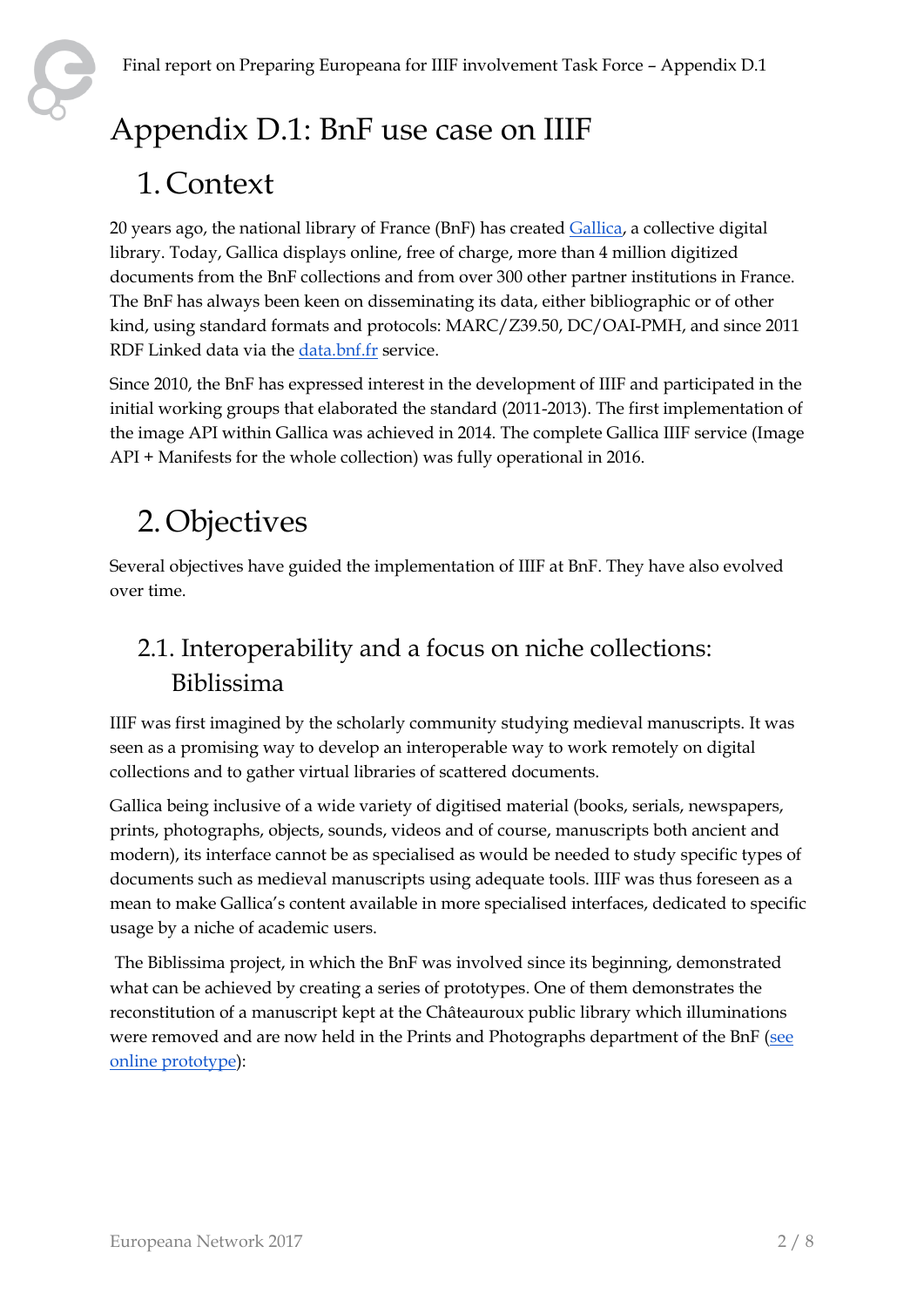

*Illustration 1: online demo of the Châteauroux 5 MSS with its illuminations reinserted using IIIF.*

For the purpose of Biblissima, a first instance of a IIIF Image Server for Gallica was developed in 2014, displaying only images from material that was relevant to Biblissima (mainly manuscripts).

### <span id="page-3-0"></span>2.2. Making the system modular: a IIIF-based zoom feature

The first Biblissima experiments with IIIF led the BnF to consider using the image standard inside the Gallica system in order to improve the high resolution zoom feature. This decision seemed natural in the context of the BnF's global strategy to make its architecture more modular and use internal APIs, as much as possible relying on standards (for instance, the search API for Gallica is based on SRU).

In order to achieve this goal, the main challenge was to set up a system that would convert all the master images produced in TIFF into JPEG2000. This is done on the fly, but a cache system was created in order to store the JPEG2000 version once it has been generated and thus provide quicker access for the end user.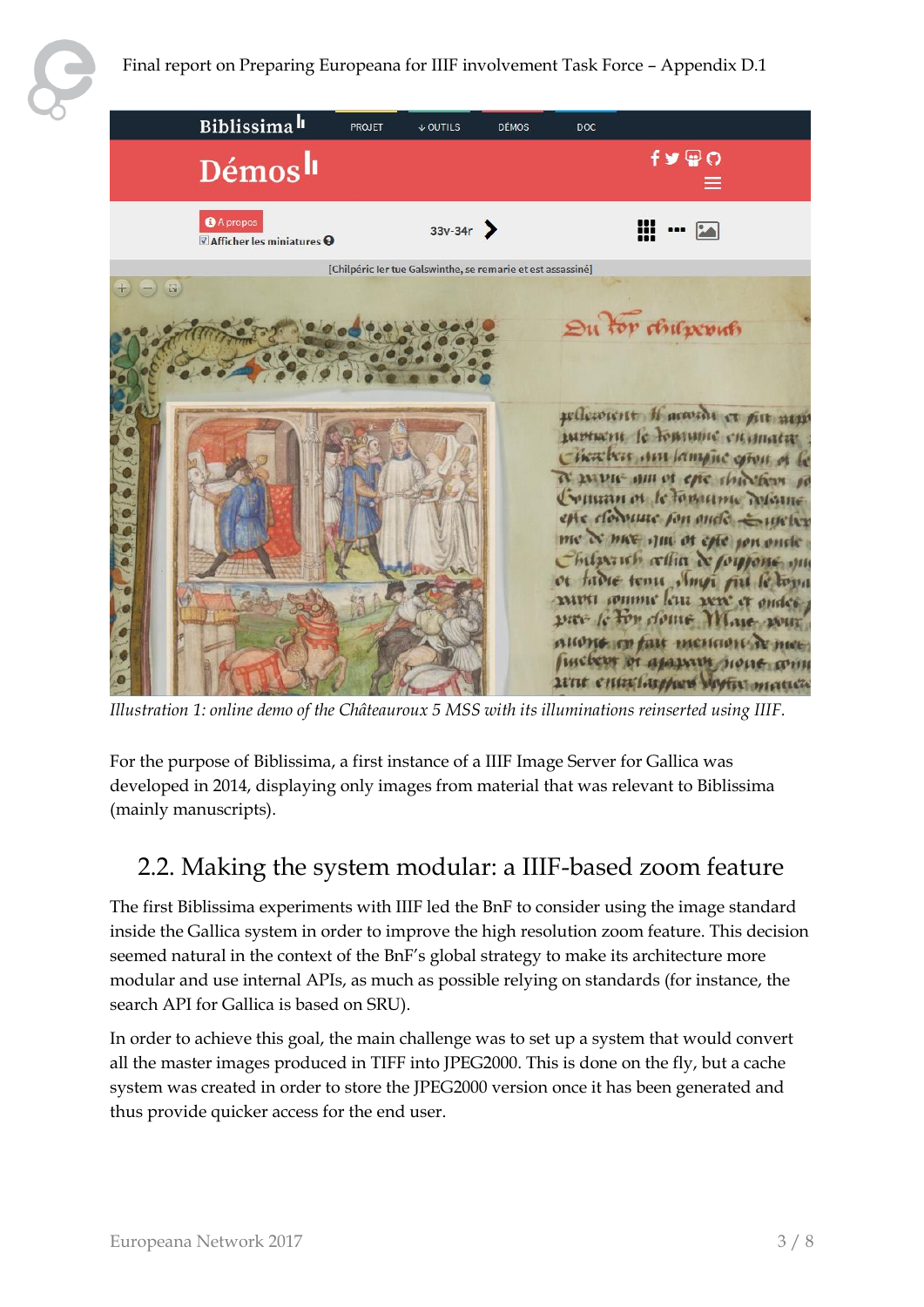



*Illustration 2: architecture of Gallica's IIIF zoom service.*

As shown on the diagram above, a web app called Lorikeet was developed to interpret the queries and deliver images in return. If the image is already available as JPEG2000 in the diffusion storage zone (ZFNR), it is sent directly to the Lorikeet app. If not, the server (called Mediateur) operates a conversion from TIFF to JPEG2000 and stores it in the storage zone.

In october 2015, this new architecture was ready. A new version of Gallica was published, where all the images were available through the IIIF Image API. The new zoom interface, based on a custom OpenSeaDragon client, was available to end users.

### <span id="page-4-0"></span>2.3. Increasing visibility: IIIF and Europeana

As soon as the IIIF image API was available for all of Gallica, it was seen as an opportunity to increase tremendously the visibility of Gallica's material across the web and to improve user experience.

The Europeana Portal was the first external website to implement IIIF as a way to access Gallica's content. Before, only the metadata was aggregated in Europeana and if the user wanted to access the content, he/she had to leave the Europeana portal and go to Gallica. This could be difficult to handle for the user, because he had to get used to a new design and different features each time he accessed content via a different provider. Moreover, he had to go back and forth from the portal to the provider in order to conduct his research.

IIIF makes it possible to integrate access to the content on the portal, including features such as turning pages or high resolution zoom, without having to transfer the actual digitised images from the BnF to Europeana and without decreasing the audience of Gallica.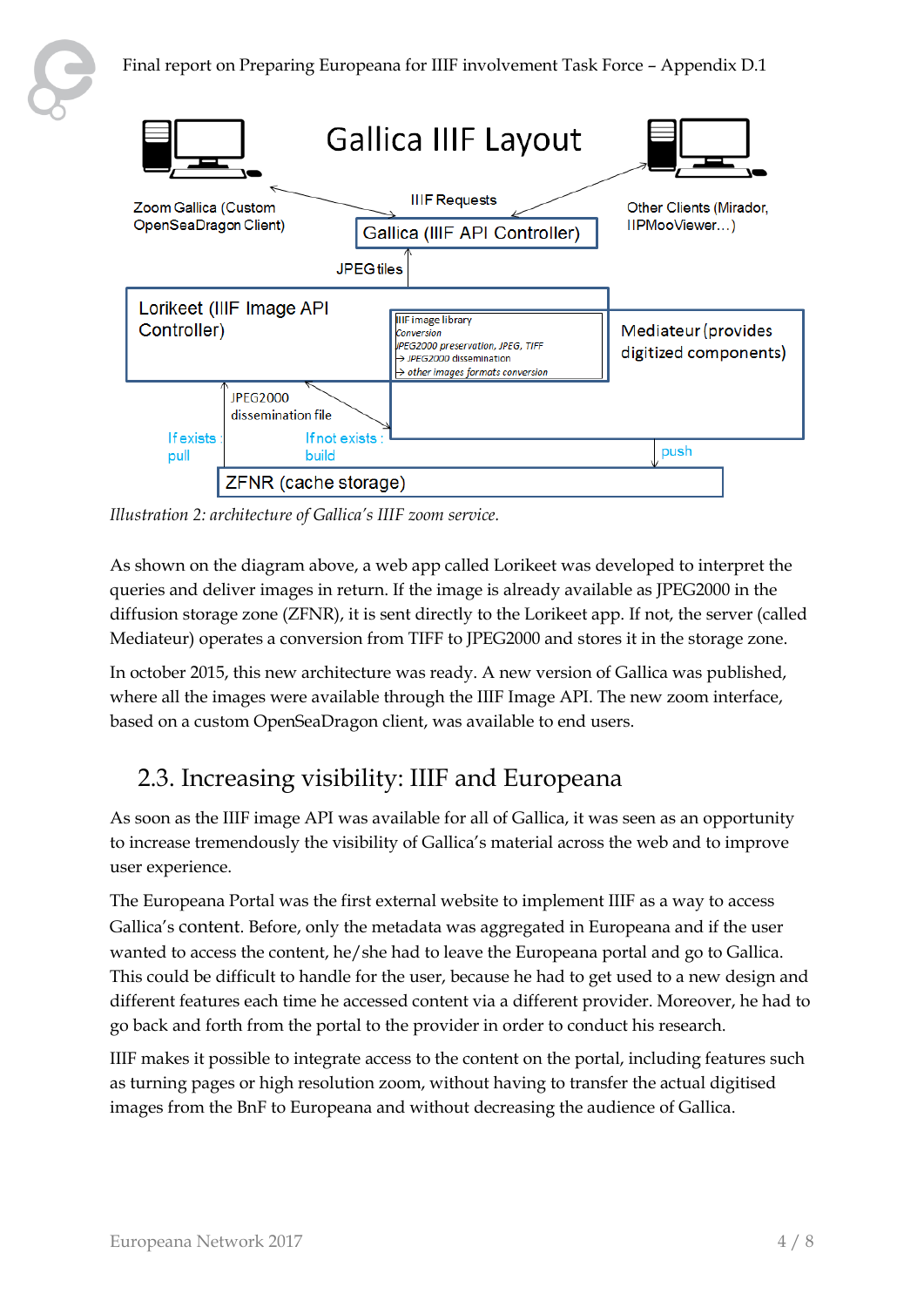#### Final report on Preparing Europeana for IIIF involvement Task Force – Appendix D.1

| europeana<br>collections | Collections * Parcourir * Expositions *<br>Blog -                                                           | <b>NOS SITES</b><br><b>A LANGUE</b>                                                    |
|--------------------------|-------------------------------------------------------------------------------------------------------------|----------------------------------------------------------------------------------------|
|                          | A Retour à la page d'accueil / Liste de résultats / Informations sur l'objet                                | Search by keyword here p                                                               |
| Media Metadata<br>o      | 14                                                                                                          | Leaflet                                                                                |
| <b>Titre</b>             | Fonds Marcel Proust. I - ŒUVRES DIVERSES.<br>XXII-XXIII Pastiches et mélanges. XXIII<br>Épreuves corrigées. | <b>EN SAVOIR PLUS</b><br>Cet objet est accessible sur Europeana à partir de National L |

*Illustration 3: zooming on a Proust Manuscript from the BnF within the Europeana Portal.*

In order to make this new aggregation feature possible, the BnF had to implement not only the IIIF Image API but also the IIIF Presentation API, which provides metadata and information on the structure of document such as order of pages, etc. known as "Manifest". The Presentation API was available on every Gallica document in April 2016.

## <span id="page-5-0"></span>3.Perspectives and impact

<span id="page-5-1"></span>IIIF as it has been developed until now at the BnF has opened new perspectives.

### 3.1. Shared collections

The Europeana implementation mentioned above has demonstrated the feasibility and interest of a new aggregation model: while digital libraries used to build shared portals based only on metadata, they can now add advanced display functions for the content itself.

The Polonsky project is a 3 year project funded by the Polonsky foundation to digitize 800 early medieval manuscripts (VIIIe – XIIIe c.) from the BnF and the British Library (BL) collections, 400 from each institution. The whole collection will be presented online in a IIIFbased viewer developed by the BnF.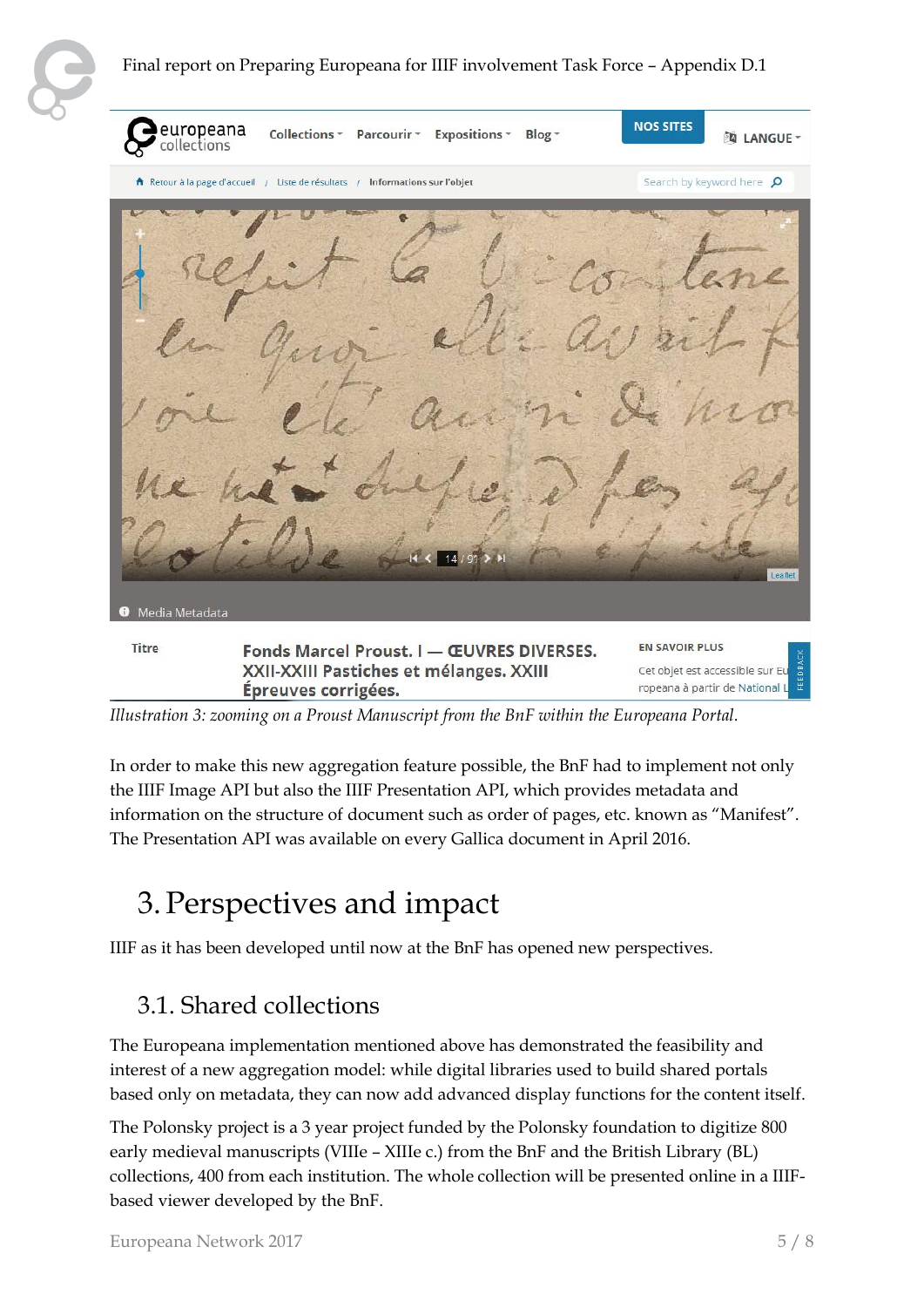For this project, the BnF has decided to adapt its shared infrastructure "Gallica Marque Blanche" or "Gallica Vanilla": a fully customizable digital library service designed to build a digital library with the partner's branding (in this case the project's branding) based on Gallica's infrastructure.

Within the Polonsky project, the BnF will develop a Gallica Vanilla website which will display digitised manuscripts from both institutions.



*Illustration 4: how IIIF will improve Gallica's aggregation model.*

The Gallica Vanilla infrastructure will evolve in order to make it possible to display images that are available remotely through a new viewer based o[n Mirador.](http://projectmirador.org/) This new feature will allow to display the BL's images in the Polonsky IIIF website without any transfer of digital files, but also to extend this feature to other partners of Gallica and Gallica Vanilla in the future.

Therefore, this improvement will later on benefit other Gallica contributors among the 300 partners that provide content to the digital library: currently, image files for Gallica's partners have to be uploaded to the BnF's servers before they can be displayed in Gallica or a Gallica Vanilla website. When the IIIF viewer is integrated, images from partners who have a IIIF server can be made available directly on Gallica without going through a cumbersome ingestion process.

## <span id="page-6-0"></span>3.2. Shared developments

Investigating the use of Mirador for the Polonsky project also opens perspectives of sharing the development effort with the wider community.

Mirador is a powerful IIIF-compliant viewer with a very complete set of image management features. However, features more focused on text (OCR display and search, etc.) would be required in order to cover all the tools currently offered by the Gallica viewer. As this work